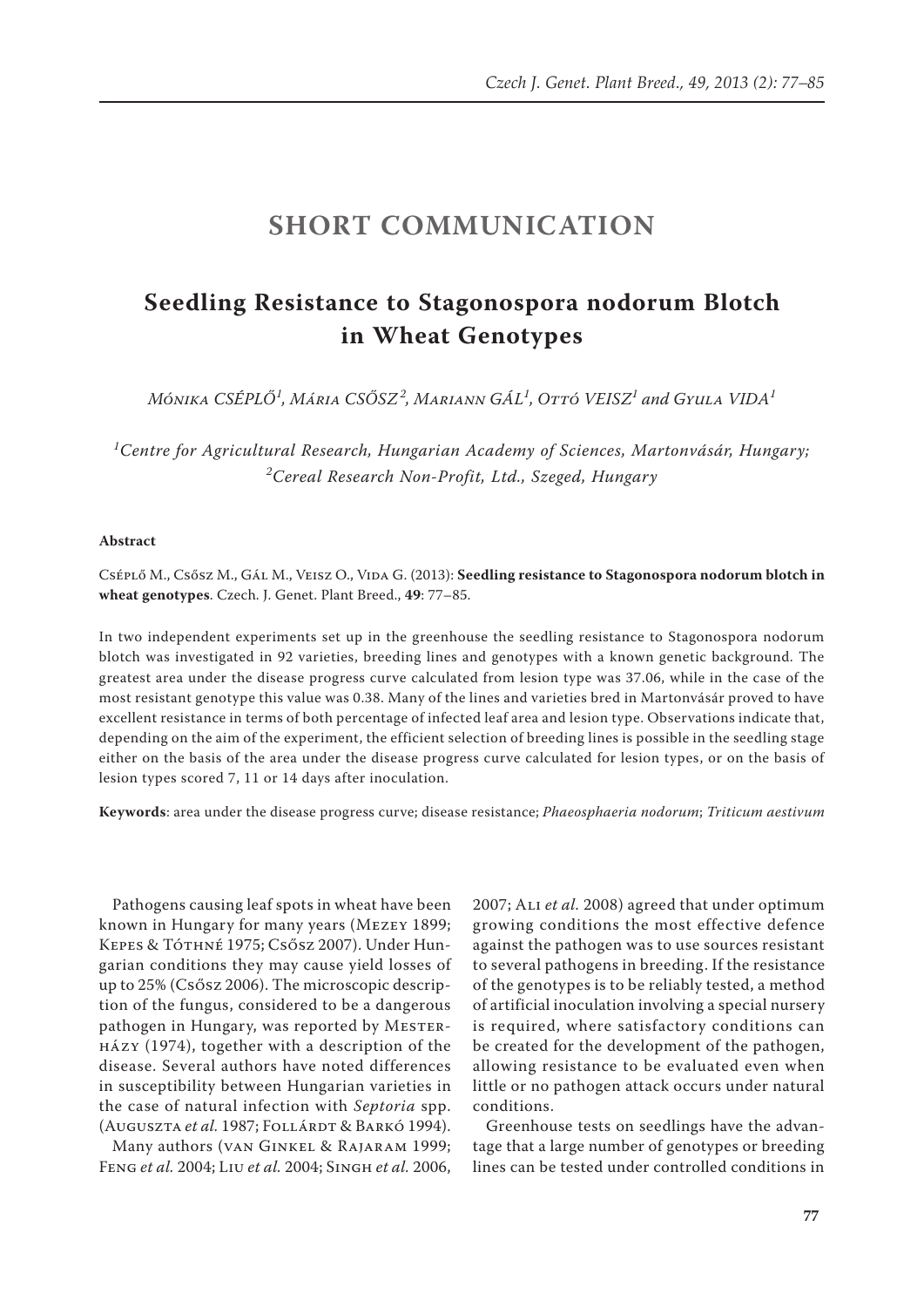a short time (Feng *et al.* 2004; Palicová-Šárová & Hanzalová 2006). A further advantage is that they allow tests to be made on resistance to a single pathogen. In the field, competition may arise between various pathogens (ENGLE et al. 2006). This is not a problem if the pathogens induce different symptoms (Al Naimi *et al.* 2005), but the glume and leaf spot symptoms of Stagonospora nodorum blotch are difficult to distinguish from those of Septoria leaf blotch and from those of tan spot (BHATHAL *et al.* 2003; Engle *et al.* 2006; Csősz 2007).

No data are yet available to breeders on the seedling resistance of Hungarian cultivars to *Stagonospora nodorum*. The primary objective of this study was thus to determine the resistance of Hungarian wheat varieties and breeding lines and of genotypes with known genetic background in the seedling stage after artificial inoculation with *Stagonospora nodorum.* A second objective was to investigate the utilization of the various scoring methods in a wheat resistance breeding programme.

Two independent experiments were set up in the greenhouse of the Agricultural Research Institute of the Hungarian Academy of Sciences. A total of 92 varieties, breeding lines and genotypes with known genetic backgrounds were examined by sowing 20 seeds of each variety in two replications in 15 cm diameter pots filled with a 2:1 ratio of soil and sand. The seedlings were grown at a day/night temperature of 22/18°C with a 16-h day length. The mixture of wheat-derived isolates on a small quantity of infected wheat kernels was kindly provided by Dr. H. Walter, Grünbach, Germany. The inoculum was produced first on SNA (Spezieller Nährstoffarmer Agar) medium (Nirenberg 1976) at 14–16°C under near-UV light. Sterilized wheat kernels in Erlenmeyer flasks were inoculated with a few drops of a spore suspension and then kept at room temperature for two weeks, before placing them in a vernalization chamber at 4°C for 2–4 weeks for sporulation. The conidia washed off from infected wheat grains were used for artificial inoculation (GÁL & OETTLER 2003). The number of conidia required for inoculation (10<sup>6</sup> conidia/ ml) was adjusted under a light microscope by means of Bürker chamber counts. The seedlings were watered and fertilized as needed (Volldünger,  $10 \text{ g/m}^2$ ). The plants were inoculated at the twoleaf stage with *Stagonospora nodorum* by spraying the spore suspension until runoff using a backpack sprayer. In order to promote infection, the plants were covered with polythene bags for 48 h,

after which the 80–90% relative humidity required for pathogen development was ensured using a humidifier (Netafim, Coolnet Pro; droplet size: 65 micron at 4.0 bar). The genotypes were evaluated at 7, 11 and 14 days after inoculation, scoring the percentage of infected leaf area as described by JAMES (1971 cit. STUBBS *et al.* 1986) and the SNB lesion types using the 0–5 scale described by Liu *et al.* (2004), where 0 = absence of visible lesions, highly resistant  $(HR)$ ;  $1 = few$  penetration points, with lesions consisting of flecking or small dark spots, resistant  $(R)$ ; 2 = lesions consisting of dark spots with little surrounding necrosis or chlorosis, moderately resistant (MR);  $3 =$  dark lesions completely surrounded by necrosis or chlorosis, lesions 2–3 mm, moderately susceptible (MS); 4 = larger necrotic or chlorotic lesions, 4 mm or greater, with little coalescence, susceptible  $(S)$ ; and  $5 = \text{large}$ coalescent lesions with very little green tissue remaining; highly susceptible (HS). Plants having equal numbers of two different lesion types were given an intermediate value (e.g. 1.5 in the case of lesion types 1 and 2). The classification of the wheat genotypes into resistance types was based on the mean values of the two experiments, using the following limit values: HR:  $x \le 0.5$ ; R:  $0.5 < x \le 1.5$ ; MR: 1.5 < *x* ≤ 2.5; MS: 2.5 < *x* ≤ 3.5; S: 3.5 < *x* ≤ 4.5; HS:  $x > 3.5$  ( $x =$  mean value of lesion type).

The values recorded at different dates were used to calculate the area under the disease progress curve (AUDPC) as described by Shaner and Finney (1977). The genotypes were classified into susceptibility groups based on the AUDPC values calculated for lesion types. Varieties and breeding lines with AUDPC values between 0 and 5 were classified as highly resistant,  $> 5-15$  as resistant,  $> 15-25$ as moderately resistant, > 25–35 as moderately susceptible, > 35–45 as susceptible and above 45 as highly susceptible.

The AUDPC values calculated for the lesion types were converted to relative area under the disease progress curve (RAUDPC) values as described by Jenkins and Jones (2003) and modified by Gergely (2004). According to their RAUDPC values the wheat genotypes were categorised into resistant ( $R = 0.00-0.20$ ), moderately resistant ( $MR = 0.21 - 0.40$ ), moderately susceptible  $(MS = 0.41 - 0.60)$ , susceptible  $(S = 0.61 - 0.80)$  and highly susceptible  $(HS = 0.81 - 1.00)$  classes.

The data were evaluated using the MSTAT-C program package (Michigan State University, East Lansing, USA) and with the Analysis Tool Pack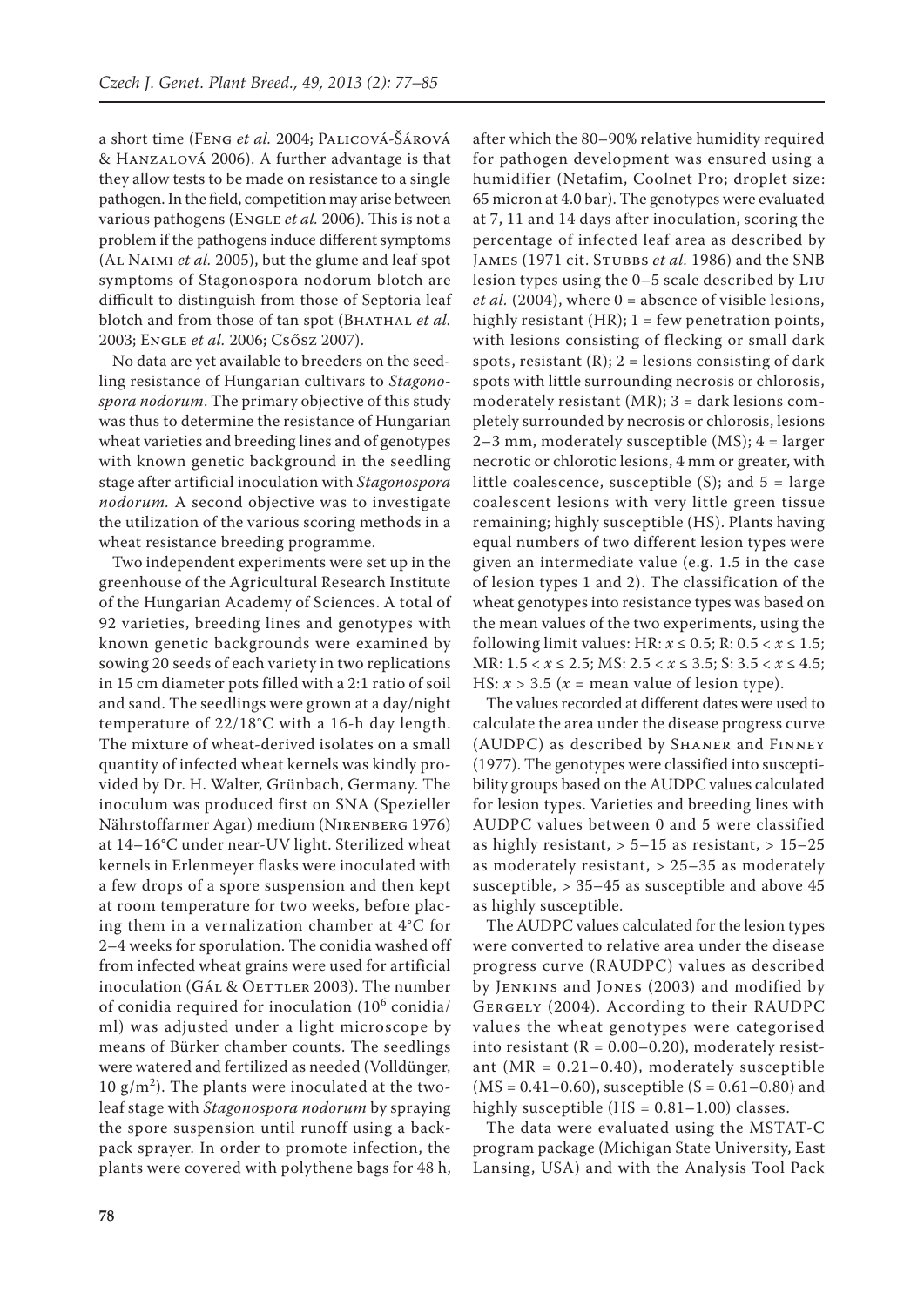module of the Microsoft Excel software (correlation analysis; Microsoft Corporation, Redmond, USA).

The lack of significant differences between the two independent greenhouse experiments was proved by ANOVA in the case of the AUDPC values calculated for the lesion types and for the percentage of infected leaf area (Table 1). Though significant  $G \times E$  interactions were found for both leaf area and lesion type (Table 1), the order of the most resistant genotypes in the experiments did not change (Table 2). The effect of the experiment was only significant on the  $11<sup>th</sup>$  and  $14<sup>th</sup>$  days. However, the G × E interaction did not influence either the lesion type or the infected leaf area values on the  $11<sup>th</sup>$  day. The effect of the genotype was clearly demonstrable for all the traits evaluated.

The AUDPC values calculated from the SNB lesion type showed that of the 92 genotypes three were susceptible, 36 moderately susceptible and 38 moderately resistant. The group of resistant varieties included 7 Martonvásár breeding lines (Mv06-09, Mv15-09, Mv22-09, Mv26-09, Mv19-09, Mv334-09, Mv336-09), three varieties bred in Martonvásár (Mv Béres, Mv Kolompos and Mv Bodri) and the resistant control Atlas 66. Mv Zelma, Mv18-09 and Mv327-09 proved to have excellent resistance, while the penetration of the pathogen into the leaf surface was only detected in traces for line Mv326-09 (Table 2).

Significant differences in the degree of infection were observed between the genotypes. Based on the AUDPC values for percentage of infected leaf area, 16.3% of the genotypes exhibited significantly greater infection than the mean, 71.7% average infection and 12.0% significantly weaker infection than the mean of the experiment (110.95). The genotypes found to have above-average resistance included Atlas 66, which is held to be a source of resistance to this pathogen (REES & PLATZ 1990), and a number of lines bred in Martonvásár (Mv06-09, Mv15-09, Mv18-09, Mv22-09, Mv26-09, Mv326-09, Mv327-09, Mv334-09, Mv336-09), together with the variety Mv Zelma (Table 2).

While the percentage of infected leaf area was very low for these genotypes even on the  $14<sup>th</sup>$  day after inoculation (the last scoring date) being 6% for Atlas 66, and less than 1% for the breeding lines Mv18-09, Mv326-09 and Mv327-09, the susceptible check variety, ND495 (Liu *et al*. 2004) had a value of 66% (Table 2).

The average disease progress curves calculated on the basis of SNB lesion types for the wheat varieties and lines in various susceptibility groups could be clearly distinguished from each other (Figure 1). On the  $7<sup>th</sup>$  day after inoculation, only traces of necrosis induced by the pathogen could be observed on the highly resistant varieties, while the average level of infection on susceptible varieties had reached 3 on the 0–5 scale. The infection continued to spread more slowly in HR varieties up to the  $11<sup>th</sup>$  day, while the disease progress curves of all the other groups ran parallel to each other.

| Source of variability |              | Experiment (E)          | Genotype (G)  | $E \times G$         | Error    |
|-----------------------|--------------|-------------------------|---------------|----------------------|----------|
| Degrees of freedom    |              |                         | 91            | 91                   | 184      |
| Lesion type           | <b>AUDPC</b> | $110.826$ <sup>ns</sup> | 276.904***    | 46.843*              | 31.639   |
|                       | $7th$ day    | 0.011 <sup>ns</sup>     | $2.732***$    | $0.586*$             | 0.424    |
|                       | $11th$ day   | $4.680***$              | $2.548***$    | $0.517^{ns}$         | 0.394    |
|                       | $14th$ day   | $6.471***$              | 232.943***    | $40.239**$           | 49.770   |
| PILA $(\%)$           | <b>AUDPC</b> | 3234.163 <sup>ns</sup>  | 37 803.495*** | 7064.366***          | 4286.346 |
|                       | $7th$ day    | $6.445^{ns}$            | 216.067***    | 48.569**             | 30.589   |
|                       | $11th$ day   | $27.995^{ns}$           | 489.866***    | 93.493 <sup>ns</sup> | 77.826   |
|                       | $14th$ day   | 258.285 <sup>ns</sup>   | 841.653***    | 166.646*             | 113.007  |

Table 1. Two-way analysis of variance on the lesion type and percentage of infected leaf area data (mean square values, Martonvásár, 2009)

AUDPC – area under the disease progress curve; PILA – percentage of infected leaf area, in the case of mean square values followed by \*, \*\* and \*\*\*; the *F*-test revealed significant differences in the dataset at  $P = 0.05$ ,  $P = 0.01$  and  $P = 0.001$ , respectively; <sup>ns</sup>non-significant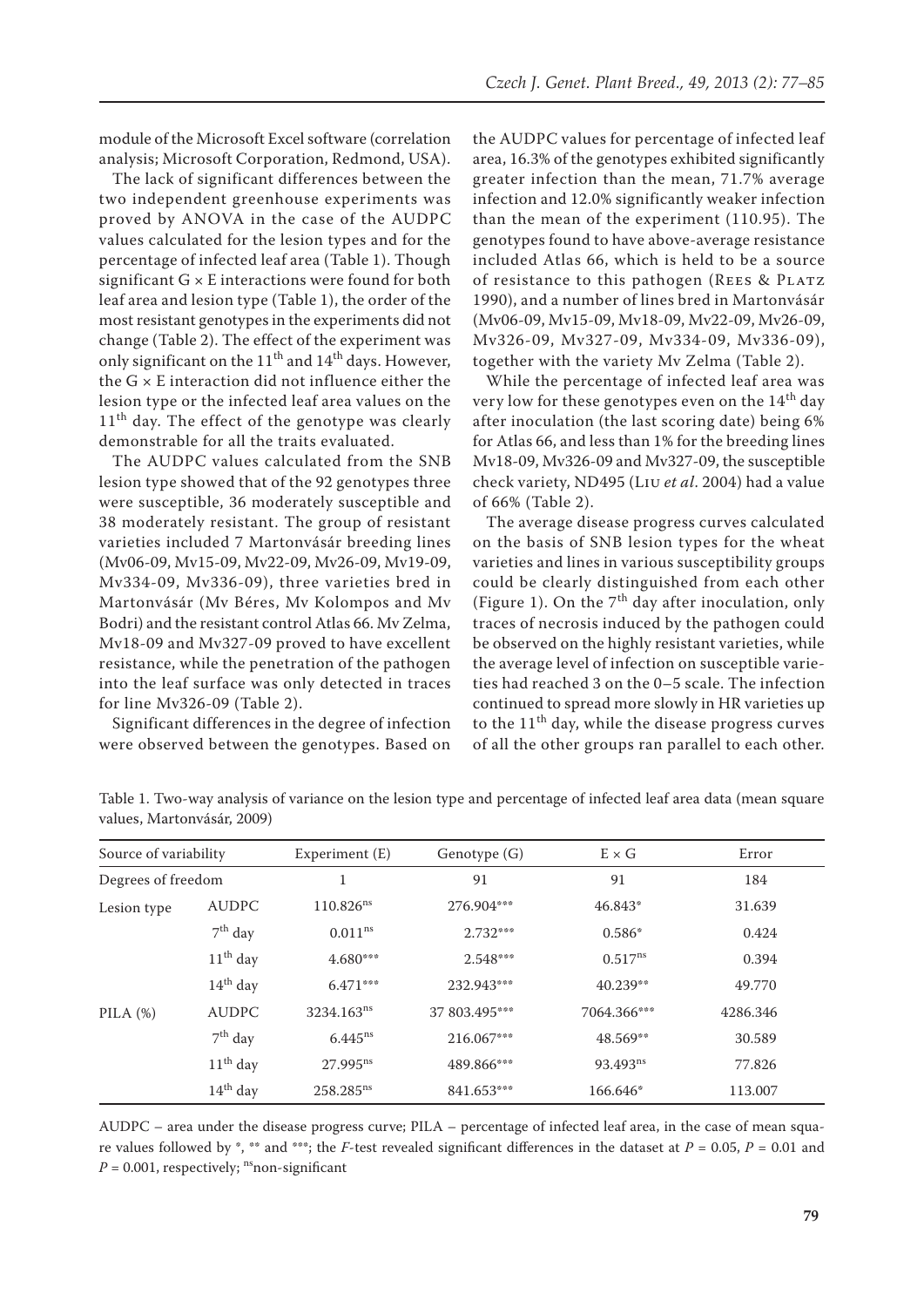|                     |                    |                   | Lesion type       |                     |                             | PILA $(\%)$  |           |            |            |
|---------------------|--------------------|-------------------|-------------------|---------------------|-----------------------------|--------------|-----------|------------|------------|
| Genotype            | <b>AUDPC</b>       | $7th$ day         | $11th$ day        |                     | 14 <sup>th</sup> day RAUDPC | <b>AUDPC</b> | $7th$ day | $11th$ day | $14th$ day |
| Mv326-09            | $0.38^{a}$         | 0.00 <sup>a</sup> | $0.00^{\rm a}$    | 0.25 <sup>a</sup>   | 0.01 <sup>b</sup>           | 0.04         | 0.00      | 0.00       | 0.03       |
| Mv18-09             | 2.81 <sup>a</sup>  | $0.13^a$          | 0.13 <sup>a</sup> | $1.13^{b}$          | 0.08 <sup>b</sup>           | 1.29         | $0.01\,$  | $0.01\,$   | 0.79       |
| Mv Zelma            | 4.13 <sup>a</sup>  | $0.00^{\rm a}$    | $0.75^{\rm b}$    | 1.00 <sup>b</sup>   | 0.11 <sup>b</sup>           | 6.46         | 0.00      | 0.76       | 2.53       |
| Mv327-09            | $4.81^{\rm a}$     | 0.00 <sup>a</sup> | 1.00 <sup>b</sup> | $0.88^{b}$          | $0.13^{b}$                  | 0.25         | 0.00      | 0.05       | 0.05       |
| Mv26-09             | $5.75^{b}$         | 0.00 <sup>a</sup> | 1.00 <sup>b</sup> | 1.50 <sup>b</sup>   | 0.16 <sup>b</sup>           | 4.00         | 0.00      | 0.28       | 2.03       |
| Mv336-09            | 6.00 <sup>b</sup>  | 0.13 <sup>a</sup> | 0.88              | 1.50 <sup>b</sup>   | $0.16^{b}$                  | 5.39         | $0.01\,$  | 0.29       | 2.88       |
| Atlas66             | $7.44^{b}$         | $0.13^a$          | 1.13 <sup>b</sup> | $1.88^{\rm c}$      | 0.20 <sup>b</sup>           | 15.78        | 0.01      | 1.91       | 6.01       |
| Mv22-09             | $8.19^{b}$         | 0.38 <sup>a</sup> | 1.00 <sup>b</sup> | 1.75 <sup>c</sup>   | $0.22^c$                    | 9.36         | 0.14      | 0.79       | 3.90       |
| Mv06-09             | 9.63 <sup>b</sup>  | 0.63 <sup>b</sup> | $1.13^{b}$        | 1.50 <sup>b</sup>   | 0.26 <sup>c</sup>           | 10.66        | 0.06      | 1.88       | 2.50       |
| Mv334-09            | $10.25^{b}$        | $0.75^{\rm b}$    | 1.00 <sup>b</sup> | 1.75 <sup>c</sup>   | $0.28^{\circ}$              | 8.04         | 0.03      | 1.29       | 2.26       |
| Mv Béres            | 11.88 <sup>b</sup> | $0.63^{\rm b}$    | 1.50 <sup>b</sup> | $2.13^c$            | $0.32^{\circ}$              | 24.31        | 0.79      | 3.29       | 5.65       |
| Mv19-09             | $12.38^{b}$        | $0.75^{\rm b}$    | 1.50 <sup>b</sup> | 2.00 <sup>c</sup>   | $0.33^c$                    | 22.51        | 1.28      | 2.54       | 4.41       |
| Mv Kolompos         | $13.13^{b}$        | $0.75^{\rm b}$    | 1.50 <sup>b</sup> | 2.50 <sup>c</sup>   | 0.35 <sup>c</sup>           | 25.59        | 1.01      | 2.76       | 6.90       |
| Mv15-09             | 13.88 <sup>b</sup> | $1.13^{b}$        | 1.50 <sup>b</sup> | 1.63 <sup>c</sup>   | 0.37 <sup>c</sup>           | 11.64        | 0.16      | 2.03       | 2.51       |
| Mv Bodri            | 14.19 <sup>b</sup> | $0.63^{\rm b}$    | 2.00 <sup>c</sup> | 2.50 <sup>c</sup>   | $0.38^{\circ}$              | 28.02        | 0.29      | 3.00       | 10.63      |
| Mv23-09             | 15.13 <sup>c</sup> | $0.75^{\rm b}$    | 2.13 <sup>c</sup> | 2.38 <sup>c</sup>   | 0.41 <sup>d</sup>           | 25.17        | 0.50      | 3.51       | 6.75       |
| Mv Lucia            | 15.88 <sup>c</sup> | $0.75^{\rm b}$    | $2.13^c$          | $2.88^{d}$          | 0.43 <sup>d</sup>           | 42.37        | 1.26      | 3.43       | 15.63      |
| Mv Hombár           | $16.63^c$          | $0.75^{\rm b}$    | 2.50 <sup>c</sup> | 2.50 <sup>c</sup>   | 0.45 <sup>d</sup>           | 41.76        | 0.53      | 6.50       | 10.75      |
| Veranopolis         | 17.06 <sup>c</sup> | $1.13^{b}$        | 2.25 <sup>c</sup> | 3.00 <sup>d</sup>   | 0.46 <sup>d</sup>           | 78.47        | 2.26      | 10.03      | 20.63      |
| Mv Mambo            | 17.19 <sup>c</sup> | $0.88^{b}$        | $2.25^{\circ}$    | 3.00 <sup>d</sup>   | 0.46 <sup>d</sup>           | 40.28        | 0.30      | 4.88       | 14.38      |
| Mv333-09            | 17.25 <sup>c</sup> | $1.25^{b}$        | 2.00 <sup>c</sup> | 2.25 <sup>c</sup>   | 0.47 <sup>d</sup>           | 46.59        | 1.94      | 4.64       | 13.14      |
| Mv Ködmön           | 17.44c             | $0.88^{\rm b}$    | 2.38 <sup>c</sup> | $2.88$ <sup>d</sup> | 0.47 <sup>d</sup>           | 39.67        | 0.79      | 5.28       | 11.25      |
| Mv Laura            | 17.75 <sup>c</sup> | $1.13^{b}$        | 2.13 <sup>c</sup> | 2.75 <sup>d</sup>   | 0.48 <sup>d</sup>           | 52.58        | 0.54      | 5.88       | 19.38      |
| Mv05-09             | 17.94 <sup>c</sup> | $1.13^{b}$        | 2.13 <sup>c</sup> | 2.88 <sup>d</sup>   | 0.48 <sup>d</sup>           | 34.56        | 0.31      | 4.03       | 12.50      |
| Mv Gyémánt          | 18.19 <sup>c</sup> | $1.25^{\rm b}$    | 2.00 <sup>c</sup> | 2.88 <sup>d</sup>   | 0.49 <sup>d</sup>           | 25.58        | 0.65      | 2.00       | 10.00      |
| Mv Kolo             | 18.56 <sup>c</sup> | $1.13^{b}$        | 2.25 <sup>c</sup> | 3.00 <sup>d</sup>   | 0.50 <sup>d</sup>           | 59.04        | 1.53      | 7.78       | 15.63      |
| GK Ati              | 19.38 <sup>c</sup> | $1.38^{b}$        | $2.25^{\circ}$    | 2.63 <sup>d</sup>   | $0.52^d$                    | 44.02        | 1.04      | 4.63       | 14.75      |
| Mv28-09             | $19.44^c$          | $1.25^{\rm b}$    | 2.25 <sup>c</sup> | 3.13 <sup>d</sup>   | 0.52 <sup>d</sup>           | 47.04        | 1.04      | 5.65       | 14.38      |
| Mv Suba             | 19.50 <sup>c</sup> | 1.38 <sup>b</sup> | 2.13 <sup>c</sup> | 3.00 <sup>d</sup>   | 0.53 <sup>d</sup>           | 37.64        | 1.04      | 3.50       | 13.13      |
| Mv Magdaléna        | 19.81 <sup>c</sup> | 1.38 <sup>b</sup> | 2.00 <sup>c</sup> | 2.50 <sup>c</sup>   | 0.53 <sup>d</sup>           | 36.04        | 1.04      | 4.65       | 9.38       |
| Mv24-09             | 20.13 <sup>c</sup> | $1.25^{b}$        | 2.50 <sup>c</sup> | 3.00 <sup>d</sup>   | 0.54 <sup>d</sup>           | 54.08        | 1.15      | 7.75       | 13.75      |
| Mv329-09            | $20.25^{\circ}$    | $1.25^{\rm b}$    | 2.38 <sup>c</sup> | 3.38 <sup>d</sup>   | 0.55 <sup>d</sup>           | 52.08        | 0.54      | 6.00       | 18.75      |
| Mv Menüett          | 20.56 <sup>c</sup> | $1.63^c$          | $2.25^{\rm c}$    | 2.50 <sup>c</sup>   | 0.55 <sup>d</sup>           | 71.13        | 3.39      | $8.25\,$   | 15.75      |
| <b>GK</b> Petur     | $21.25^c$          | 1.50 <sup>b</sup> | 2.38 <sup>c</sup> | 3.13 <sup>d</sup>   | 0.57 <sup>d</sup>           | 60.72        | 1.76      | 7.03       | 17.63      |
| Mv Csárdás          | $21.94^c$          | $1.63^c$          | 2.38 <sup>c</sup> | 3.13 <sup>d</sup>   | 0.59 <sup>d</sup>           | 81.70        | 2.28      | 12.00      | 18.13      |
| Fatima <sub>2</sub> | 22.19c             | 1.63 <sup>c</sup> | 2.50 <sup>c</sup> | 3.00 <sup>d</sup>   | 0.60 <sup>d</sup>           | 69.06        | 2.88      | 8.25       | 16.25      |
| Mv12-09             | 22.31 <sup>c</sup> | 1.63 <sup>c</sup> | 2.38 <sup>c</sup> | 3.38 <sup>d</sup>   | 0.60 <sup>d</sup>           | 86.63        | 2.00      | 10.63      | 25.63      |
| $M-3$               | 22.38 <sup>c</sup> | 1.50 <sup>b</sup> | 2.75 <sup>d</sup> | 3.00 <sup>d</sup>   | 0.60 <sup>d</sup>           | 65.13        | 1.50      | 8.75       | 17.50      |
| Mv328-09            | 22.56 <sup>c</sup> | 1.50 <sup>b</sup> | 2.75 <sup>d</sup> | 3.13 <sup>d</sup>   | $0.61^e$                    | 60.33        | 1.78      | 9.63       | 11.25      |

Table 2. Seedling resistance of wheat genotypes to *Stagonospora nodorum* on the basis of lesion types, the percentage of infected leaf area and the resistance types using various methods of evaluation (Martonvásár, 2009)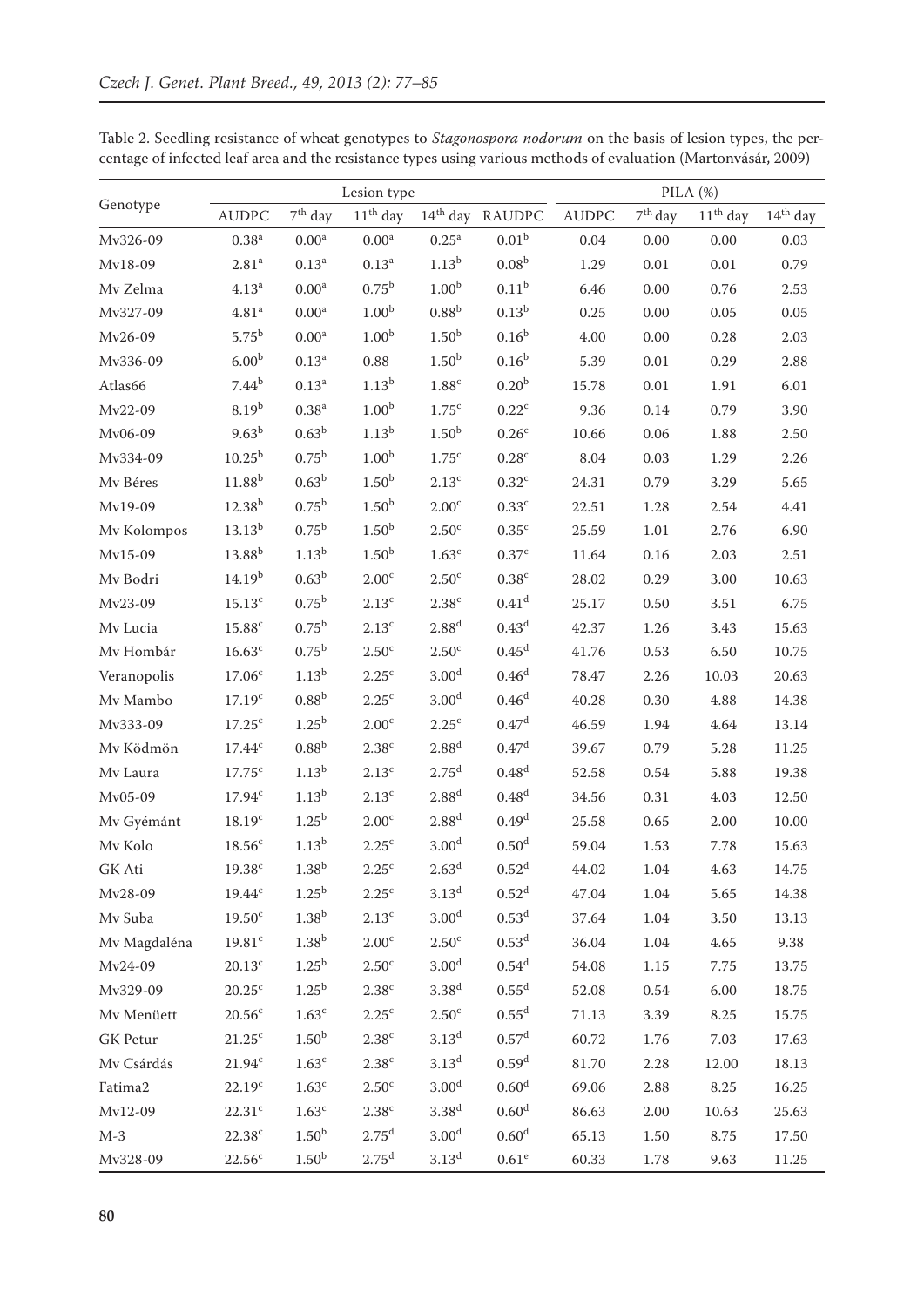|                    |                      |                   | Lesion type       |                   |                          |              | PILA (%)  |            |            |  |
|--------------------|----------------------|-------------------|-------------------|-------------------|--------------------------|--------------|-----------|------------|------------|--|
| Genotype           | <b>AUDPC</b>         | $7th$ day         | $11th$ day        |                   | $14^{\rm th}$ day RAUDPC | <b>AUDPC</b> | $7th$ day | $11th$ day | $14th$ day |  |
| Kavkaz             | $22.74^c$            | 1.50 <sup>b</sup> | 2.88 <sup>d</sup> | 2.95 <sup>d</sup> | 0.61 <sup>e</sup>        | 103.33       | 1.15      | 15.13      | 29.38      |  |
| Mv09-09            | $22.75^{\circ}$      | $1.63^c$          | 2.50 <sup>c</sup> | 3.38 <sup>d</sup> | $0.61^e$                 | 67.04        | 2.76      | 6.50       | 19.40      |  |
| Mv Vekni           | 22.81 <sup>c</sup>   | 1.50 <sup>b</sup> | 2.88 <sup>d</sup> | 3.00 <sup>d</sup> | $0.62^e$                 | 65.15        | 2.05      | 9.50       | 13.75      |  |
| Mv22-01            | 23.06 <sup>c</sup>   | $1.63^c$          | 2.75 <sup>d</sup> | 3.00 <sup>d</sup> | $0.62^e$                 | 86.81        | 3.00      | 8.25       | 27.63      |  |
| 6B365              | 23.16 <sup>c</sup>   | $1.63^c$          | 2.73 <sup>d</sup> | 3.13 <sup>d</sup> | $0.62^e$                 | 100.38       | 2.00      | 13.75      | 27.50      |  |
| Wattines           | 23.31 <sup>c</sup>   | 1.75 <sup>c</sup> | 2.63 <sup>d</sup> | 3.00 <sup>d</sup> | $0.63^e$                 | 64.07        | 1.76      | 9.38       | 14.38      |  |
| <b>GK</b> Garaboly | 23.38 <sup>c</sup>   | $1.88^{\rm c}$    | 2.50 <sup>c</sup> | 2.88 <sup>d</sup> | 0.63 <sup>e</sup>        | 50.63        | 1.64      | 6.00       | 13.75      |  |
| <b>GK</b> Csillag  | 23.44c               | 1.63 <sup>c</sup> | 2.75 <sup>d</sup> | 3.25 <sup>d</sup> | $0.63^e$                 | 82.65        | 2.25      | 10.65      | 22.00      |  |
| Mv21-09            | $23.63^c$            | 1.63 <sup>c</sup> | 2.75 <sup>d</sup> | 3.38 <sup>d</sup> | $0.64^e$                 | 131.00       | 5.13      | 18.13      | 26.25      |  |
| Mv20-09            | 24.31 <sup>c</sup>   | $1.88^c$          | 2.50 <sup>c</sup> | 3.50 <sup>d</sup> | 0.66 <sup>e</sup>        | 72.91        | 3.01      | 7.53       | 20.00      |  |
| Mv335-09           | 24.50 <sup>c</sup>   | 2.00 <sup>c</sup> | 2.63 <sup>d</sup> | $2.88^{d}$        | 0.66 <sup>e</sup>        | 87.76        | 3.89      | 14.40      | 10.65      |  |
| Mv29-09            | 24.63 <sup>c</sup>   | $1.88^{\rm c}$    | 2.75 <sup>d</sup> | 3.13 <sup>d</sup> | 0.66 <sup>e</sup>        | 84.89        | 2.65      | 13.13      | 16.25      |  |
| Mv07-09            | 24.75c               | 1.75 <sup>c</sup> | 2.88 <sup>d</sup> | 3.38 <sup>d</sup> | 0.67 <sup>e</sup>        | 64.07        | 2.26      | 7.25       | 17.50      |  |
| Mv Regiment        | $24.81$ <sup>c</sup> | 1.75 <sup>c</sup> | 3.00 <sup>d</sup> | 3.13 <sup>d</sup> | $0.67^e$                 | 118.45       | 4.53      | 13.88      | 30.00      |  |
| Alcedo             | $25.38^{d}$          | $1.88^c$          | 2.75 <sup>d</sup> | $3.63^e$          | $0.68^e$                 | 67.43        | 0.10      | 8.13       | 25.63      |  |
| Mv330-09           | $25.81$ <sup>d</sup> | 2.13 <sup>c</sup> | 2.75 <sup>d</sup> | 3.00 <sup>d</sup> | $0.70^e$                 | 119.13       | 5.64      | 17.63      | 17.63      |  |
| Disponent          | $25.88$ <sup>d</sup> | $1.88^{\rm c}$    | 3.00 <sup>d</sup> | 3.38 <sup>d</sup> | $0.70^e$                 | 104.94       | 3.26      | 15.75      | 21.25      |  |
| Frontana           | 26.06 <sup>d</sup>   | 2.00 <sup>c</sup> | 2.75 <sup>d</sup> | $3.63^e$          | $0.70^e$                 | 125.01       | 2.28      | 18.75      | 31.25      |  |
| Mv16-09            | 26.06 <sup>d</sup>   | 1.88 <sup>c</sup> | 3.00 <sup>d</sup> | 3.50 <sup>d</sup> | $0.70^e$                 | 87.48        | 3.79      | 9.40       | 22.50      |  |
| Mv Mezőföld        | $26.25^{\rm d}$      | $2.25^{\circ}$    | 2.63 <sup>d</sup> | 3.13 <sup>d</sup> | $0.71^e$                 | 113.88       | 5.38      | 13.38      | 25.00      |  |
| Mv Makaróni        | $26.88^{d}$          | 2.00 <sup>c</sup> | 2.88 <sup>d</sup> | $3.88^e$          | $0.73^e$                 | 131.02       | 2.04      | 17.63      | 38.75      |  |
| <b>GK</b> Kalász   | 27.06 <sup>d</sup>   | 2.13 <sup>c</sup> | 3.00 <sup>d</sup> | 3.25 <sup>d</sup> | $0.73^e$                 | 155.45       | 7.53      | 20.00      | 29.38      |  |
| Bánkúti 1201       | 27.13 <sup>d</sup>   | 2.00 <sup>c</sup> | 3.00 <sup>d</sup> | $3.75^e$          | $0.73^e$                 | 178.88       | 10.14     | 17.50      | 41.25      |  |
| Mv04-09            | $27.25^d$            | $2.25^{\circ}$    | 2.75 <sup>d</sup> | 3.50 <sup>d</sup> | $0.74^e$                 | 100.75       | 5.88      | 9.38       | 23.75      |  |
| Mv10-09            | 27.25 <sup>d</sup>   | 2.25 <sup>c</sup> | 2.75 <sup>d</sup> | 3.50 <sup>d</sup> | $0.74^e$                 | 182.50       | 9.13      | 22.00      | 36.88      |  |
| $Mv14-00$          | 27.56 <sup>d</sup>   | $2.25^{\circ}$    | 3.00 <sup>d</sup> | 3.13 <sup>d</sup> | $0.74^e$                 | 108.94       | 5.38      | 12.50      | 23.75      |  |
| $Mv20-01$          | 28.19 <sup>d</sup>   | 2.38 <sup>c</sup> | 2.88 <sup>d</sup> | 3.38 <sup>d</sup> | 0.76 <sup>e</sup>        | 161.20       | 8.78      | 18.88      | 31.25      |  |
| Mv Tamara          | $28.31$ <sup>d</sup> | 2.25 <sup>c</sup> | 3.00 <sup>d</sup> | $3.63^e$          | $0.76^e$                 | 138.88       | 9.63      | 14.38      | 23.75      |  |
| Mv Palotás         | $28.50$ <sup>d</sup> | $2.25^{\circ}$    | 2.88 <sup>d</sup> | 3.13 <sup>d</sup> | $0.77$ <sup>e</sup>      | 113.06       | 3.00      | 18.75      | 20.63      |  |
| Mv19-05            | 29.06 <sup>d</sup>   | 2.38 <sup>c</sup> | 3.13 <sup>d</sup> | 3.38 <sup>d</sup> | $0.78^e$                 | 159.06       | 7.50      | 21.88      | 27.50      |  |
| Glenlea            | $29.44^{d}$          | 2.38 <sup>c</sup> | 3.13 <sup>d</sup> | 3.63 <sup>e</sup> | 0.79 <sup>e</sup>        | 213.63       | 11.00     | 28.75      | 35.00      |  |
| Mv05-01            | $29.50$ <sup>d</sup> | 2.50 <sup>c</sup> | 3.00 <sup>d</sup> | 3.50 <sup>d</sup> | $0.80^\mathrm{e}$        | 203.81       | 12.75     | 22.13      | 37.50      |  |
| Coulter            | $30.13^{d}$          | 2.50 <sup>c</sup> | 3.13 <sup>d</sup> | $3.63^e$          | 0.81 <sup>f</sup>        | 152.63       | 6.50      | 18.13      | 35.63      |  |
| Bezostaya-1        | $30.48^{d}$          | 2.63 <sup>d</sup> | 2.98 <sup>d</sup> | $3.75^e$          | $0.82^{\rm f}$           | 240.38       | 10.75     | 32.50      | 45.00      |  |
| Mv14-09            | 30.50 <sup>d</sup>   | 2.50 <sup>c</sup> | 3.13 <sup>d</sup> | $3.88^e$          | 0.82 <sup>f</sup>        | 157.50       | 6.88      | 20.00      | 33.13      |  |
| Martonvásári 4     | $30.56$ <sup>d</sup> | 2.50 <sup>c</sup> | 3.25 <sup>d</sup> | 3.63 <sup>e</sup> | $0.82^{\rm f}$           | 216.13       | 12.25     | 25.63      | 39.38      |  |
| Mv Verbunkos       | $30.94$ <sup>d</sup> | 2.75 <sup>d</sup> | 3.13 <sup>d</sup> | 3.25 <sup>d</sup> | 0.83 <sup>f</sup>        | 155.13       | 7.13      | 21.88      | 26.25      |  |
| Mv08-09            | 30.94 <sup>d</sup>   | 2.38 <sup>c</sup> | 3.50 <sup>d</sup> | $3.75^e$          | 0.83 <sup>f</sup>        | 139.63       | $3.00\,$  | 19.38      | 36.88      |  |
| Mv17-09            | 30.94 <sup>d</sup>   | 2.50 <sup>c</sup> | 3.25 <sup>d</sup> | $3.88^e$          | 0.83 <sup>f</sup>        | 237.19       | 12.50     | 33.13      | 35.00      |  |
| Mv332-09           | 31.06 <sup>d</sup>   | 2.63 <sup>d</sup> | $3.25^{\rm d}$    | 3.50 <sup>d</sup> | 0.84 <sup>f</sup>        | 164.69       | 6.25      | 22.50      | 34.38      |  |

Table 2 to be continued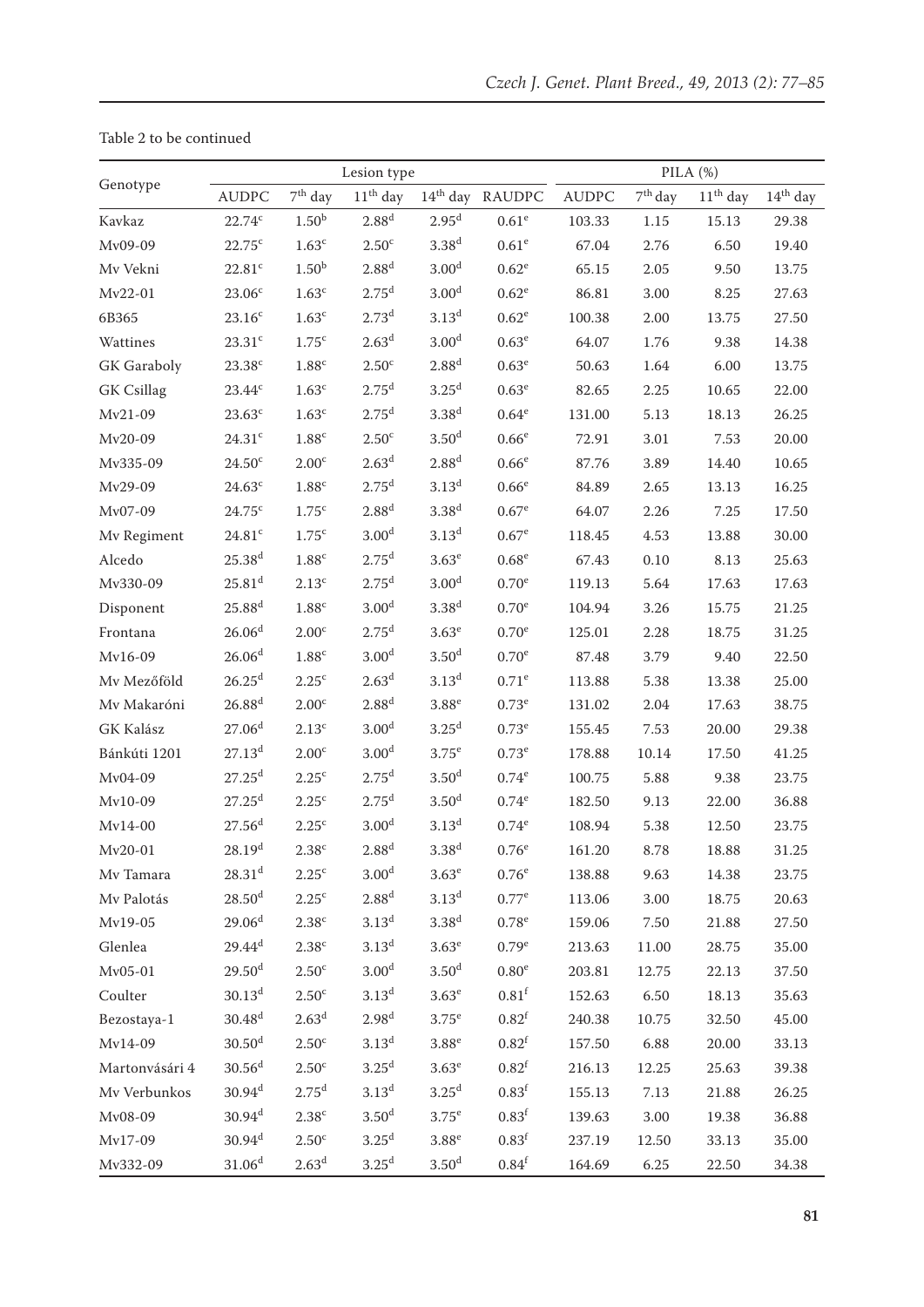|                      |                    |                   | Lesion type       |                   |                   | PILA $(%)$   |           |            |            |
|----------------------|--------------------|-------------------|-------------------|-------------------|-------------------|--------------|-----------|------------|------------|
| Genotype             | <b>AUDPC</b>       | $7th$ day         | $11th$ day        | $14th$ day        | RAUDPC            | <b>AUDPC</b> | $7th$ day | $11th$ day | $14th$ day |
| Mv13-09              | $31.25^d$          | 2.50 <sup>c</sup> | 3.50 <sup>d</sup> | 3.50 <sup>d</sup> | 0.84 <sup>f</sup> | 180.88       | 8.88      | 23.75      | 32.63      |
| Salamouni            | $31.44^{d}$        | $2.88^{d}$        | 3.13 <sup>d</sup> | 3.13 <sup>d</sup> | 0.85 <sup>f</sup> | 189.01       | 7.15      | 27.50      | 33.13      |
| Mv08-06              | 32.31 <sup>d</sup> | 2.63 <sup>d</sup> | 3.50 <sup>d</sup> | $3.75^e$          | 0.87 <sup>f</sup> | 173.00       | 8.75      | 20.63      | 35.13      |
| Mv27-09              | 32.69 <sup>d</sup> | 2.75 <sup>d</sup> | 3.25 <sup>d</sup> | 4.13 <sup>e</sup> | 0.88 <sup>f</sup> | 288.88       | 16.50     | 32.50      | 56.25      |
| Mv Magvas            | $32.75^d$          | 2.75 <sup>d</sup> | 3.38 <sup>d</sup> | 3.88 <sup>e</sup> | 0.88 <sup>f</sup> | 271.88       | 18.13     | 29.38      | 46.25      |
| Mv11-09              | 32.88 <sup>d</sup> | 2.88 <sup>d</sup> | 3.38 <sup>d</sup> | 3.50 <sup>d</sup> | 0.89 <sup>f</sup> | 266.56       | 21.25     | 25.63      | 40.00      |
| Mv29-98              | 33.38 <sup>d</sup> | 2.88 <sup>d</sup> | 3.25 <sup>d</sup> | 4.13 <sup>e</sup> | 0.90 <sup>f</sup> | 233.19       | 13.88     | 26.88      | 41.88      |
| Mv08-07              | 33.50 <sup>d</sup> | 2.88 <sup>d</sup> | 3.50 <sup>d</sup> | 3.63 <sup>e</sup> | 0.90 <sup>f</sup> | 228.75       | 16.25     | 23.75      | 37.50      |
| Mv Pálma             | 33.94 <sup>d</sup> | 3.00 <sup>d</sup> | 3.38 <sup>d</sup> | 3.75 <sup>e</sup> | 0.92 <sup>f</sup> | 305.00       | 25.00     | 29.38      | 43.13      |
| Mv331-09             | 34.13 <sup>d</sup> | 3.00 <sup>d</sup> | 3.38 <sup>d</sup> | $3.88^e$          | 0.92 <sup>f</sup> | 228.75       | 14.38     | 27.50      | 35.63      |
| Mv25-09              | $35.94^e$          | 3.00 <sup>d</sup> | 3.63 <sup>e</sup> | 4.50 <sup>e</sup> | 0.97 <sup>f</sup> | 352.81       | 25.63     | 37.50      | 53.75      |
| <b>ND495</b>         | $35.94^e$          | 2.88 <sup>d</sup> | 3.88 <sup>e</sup> | 4.38 <sup>e</sup> | 0.97 <sup>f</sup> | 534.06       | 43.13     | 57.50      | 66.25      |
| Katepwa              | $37.06^e$          | 3.00 <sup>d</sup> | 4.00 <sup>e</sup> | 4.38 <sup>e</sup> | 1.00 <sup>f</sup> | 421.94       | 29.50     | 46.88      | 63.75      |
| Mean                 | 22.73              | 1.70              | 2.52              | 3.03              | 0.61              | 110.95       | 5.44      | 13.45      | 22.62      |
| CV(%)                | 43.21              | 59.92             | 39.05             | 31.27             | 43.21             | 103.88       | 165.41    | 100.78     | 77.51      |
| $\mathrm{LSD}_{5\%}$ | 7.85               | 0.91              | 0.88              | 0.72              | 0.21              | 91.34        | 7.72      | 12.31      | 14.83      |

Table 2 to be continued

AUDPC – area under the disease progress curve; PILA – percentage of infected leaf area; RAUDPC – relative area under the disease progress curve; <sup>a</sup>highly resistant; <sup>b</sup>resistant; <sup>c</sup>moderately resistant; <sup>d</sup>moderately susceptible; <sup>e</sup>susceptible; f highly susceptible; CV – coefficient of variation; LSD – least significant difference

After the 11<sup>th</sup> day, the slope of the HR curve could no longer be distinguished from that of the other groups. Only slight differences were found between the varieties within each group.

Within the HR group, infection was only detected in traces on the breeding line Mv18-09, while tiny black spots of infection did not appear on line Mv326-09 until the  $14<sup>th</sup>$  day.

The resistance types of the breeding lines were determined on the basis of five criteria: the AUDPC values calculated on the basis of lesion types, the relative AUDPC values, and the lesion types on the 7<sup>th</sup>, 11<sup>th</sup> and 14<sup>th</sup> days (Table 2). On the basis of evaluation on the  $7<sup>th</sup>$  day, 37 genotypes were classified as resistant to SNB (HR and R types), 18 of which exhibited moderate susceptibility to the pathogen on the basis of lesion type on the  $14<sup>th</sup>$  day (the last evaluation date). A total of 15 resistant and highly resistant genotypes were selected on the basis of the AUDPC value calculated for lesion types, the resistance of which did not change significantly on the 14<sup>th</sup> day after infection compared with the two previous evaluation dates (Table 2). The use

of the relative AUDPC value for the selection of breeding lines proved to be a very strict criterion: only seven of the 92 genotypes could be classified in the R or HR group on this basis.

Correlations between the data obtained with the various evaluation methods were analysed by means of correlation analysis (Table 3), which revealed very close or close positive correlations between all the methods. The weakest correlation  $(r = 0.620***)$  was found between the infected leaf area on the  $7<sup>th</sup>$  day and the lesion type on the  $14<sup>th</sup>$ day, and the closest between the lesion type AUDPC and the lesion type on the 7<sup>th</sup> day ( $r = 0.982***$ ).

Among the genotypes examined, several Martonvásár breeding lines (Mv06-09, Mv15-09, Mv18- 09, Mv22-09, Mv26-09, Mv326-09, Mv327-09, Mv336-09) and the variety Mv Zelma proved to have excellent resistance, in terms of both percentage of infected leaf area and lesion type, while the varieties Mv Kolompos and Mv Béres had good resistance to *Stagonospora nodorum*.

Mv Bodri, found in earlier experiments to have moderate resistance to *Pyrenophora tritici-repentis*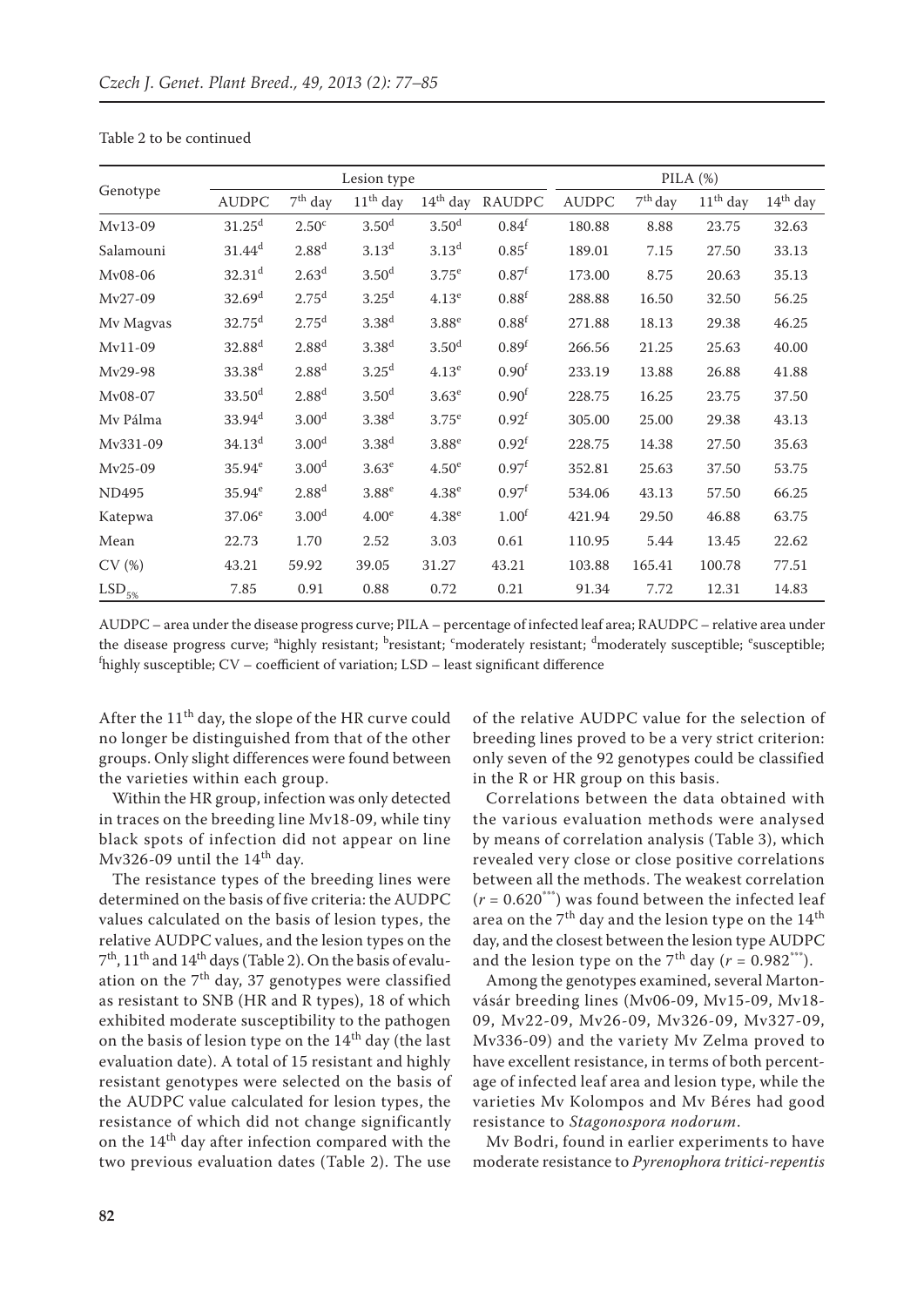

Figure 1. Disease progress curves of wheat genotype groups based on lesion type (Martonvásár, 2009)

HR – highly resistant (AUDPC  $\leq$  5), R – resistant (5 < AUDPC  $\leq$  15), MR – moderately resistant  $(15 < \text{AUDPC} \leq 25)$ , MS – moderately susceptible (25 < AUDPC  $\leq$  35), S – susceptible (AUDPC > 35); AUDPC – area under the disease progress curve

in the greenhouse (Cséplő *et al.* 2009), also belonged to the group of resistant genotypes in the greenhouse tests.

The results indicated that the best way for breeders to select for SNB resistance was to use AUDPC values calculated on the basis of lesion types, which gave a clear indication of which genotypes had stable resistance throughout the period examined. The coefficient of variation was the  $3<sup>rd</sup>$  smallest for this method, which also allowed changes in the dynamics of disease progress to be monitored. Correlation analysis (Table 3) indicated very close correlations between the AUDPC value calculated from lesion type data and the lesion types determined on the 7<sup>th</sup> ( $r = 0.982^{***}$ ), 11<sup>th</sup> ( $r = 0.972^{***}$ ) and  $14<sup>th</sup>$  ( $r = 0.936<sup>***</sup>$ ) days. The evaluation of lesion type AUDPC requires experimentation in the greenhouse over a 14-day period, with scoring at various dates, which is both costly and time-consuming. As the closest correlation was obtained for the lesion type on the  $7<sup>th</sup>$  day, it appeared that these data might be sufficient for the accurate estimation of resistance to Stagonospora nodorum blotch in the seedling stage, thus considerably reducing the time and cost required. This was in agreement with the findings of Liu *et al.* (2004), who determined the seedling resistance of various genotypes to *Stagonospora nodorum* at different dates in order to investigate the genetic background of SNB resistance and concluded from the results that detection could be maximized by disease evaluation 5 to 7 days after inoculation. The present results indicated, however, that evaluation on the  $7<sup>th</sup>$  day was only really efficient for identifying the wheat

| Table 3. Correlation coefficients between various scoring methods (Martonvásár, 2009) |  |  |  |  |
|---------------------------------------------------------------------------------------|--|--|--|--|
|                                                                                       |  |  |  |  |

|             |              | Lesion type  |           |            |            |              | PILA $(%)$ |            |
|-------------|--------------|--------------|-----------|------------|------------|--------------|------------|------------|
|             |              | <b>AUDPC</b> | $7th$ day | $11th$ day | $14th$ day | <b>AUDPC</b> | $7th$ day  | $11th$ day |
| Lesion type | $7th$ day    | 0.982        |           |            |            |              |            |            |
|             | $11th$ day   | 0.972        | 0.917     |            |            |              |            |            |
|             | $14th$ day   | 0.936        | 0.875     | 0.938      |            |              |            |            |
| PILA $(%)$  | <b>AUDPC</b> | 0.825        | 0.835     | 0.777      | 0.753      |              |            |            |
|             | $7th$ day    | 0.698        | 0.719     | 0.644      | 0.620      | 0.961        |            |            |
|             | $11th$ day   | 0.847        | 0.856     | 0.801      | 0.763      | 0.980        | 0.900      |            |
|             | $14th$ day   | 0.882        | 0.870     | 0.848      | 0.856      | 0.943        | 0.839      | 0.932      |

AUDPC – area under the disease progress curve; PILA – percentage of infected leaf area; all correlation coefficients are significant at  $P = 0.001$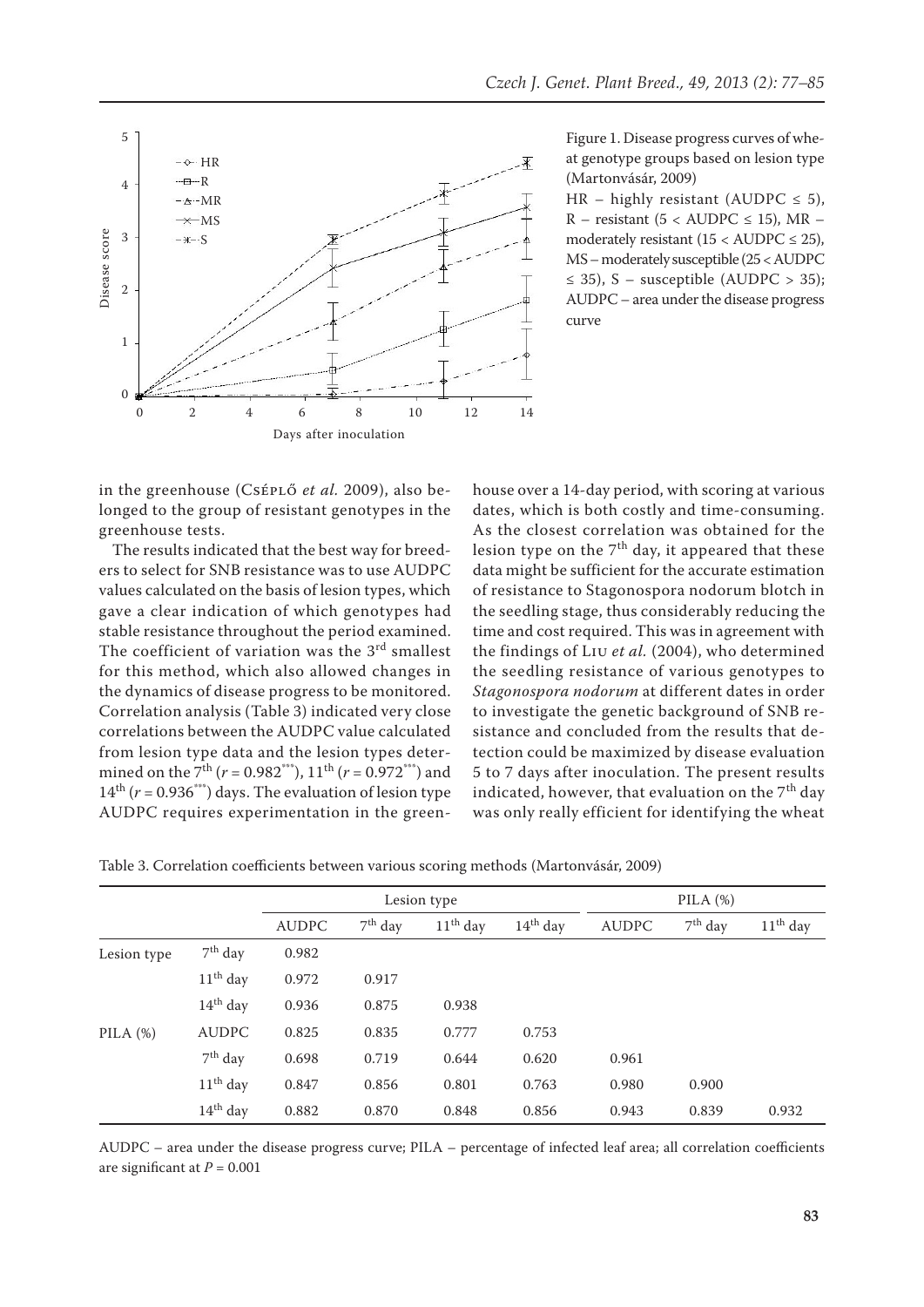genotypes with the best seedling SNB resistance (HR group). For wheat varieties and lines in the other resistance groups, the spread of the disease was less easy to predict from 7<sup>th</sup> day data, and some genotypes that appeared to be resistant on the  $7<sup>th</sup>$  day were re-classified in the moderately susceptible group on the basis of evaluation on the  $14<sup>th</sup>$  day (Figure 1). The determination of lesion types on the  $11<sup>th</sup>$  day allowed genotypes in the highly resistant and resistant groups to be clearly distinguished, and from this date onwards there was no further change in the steepness of the average disease progress curves of varieties belonging to the other groups (Figure 1). Observations showed that for the majority of the wheat genotypes tested the lesion type data gradually increased up to the  $14<sup>th</sup>$  day, though the spread of the disease slowed down after the  $11<sup>th</sup>$  day in a few cases. It could be seen from the data that the choice of method for improving seedling SNB resistance should depend on the aim of selection. If the aim is to identify genotypes with outstanding resistance, the lesion type on the  $7<sup>th</sup>$  day is a reliable selection criterion, but if the aim is to score genotype resistance, evaluation should be continued until the 14<sup>th</sup> day. Differences in the dynamics of disease progress, however, can only be detected by scoring at several dates, which allows the seedling SNB resistance of wheat genotypes to be clearly described.

A number of resistance sources providing an excellent level of resistance against several leaf spot diseases have been reported in the literature, but data on the agronomic traits of these genotypes are not available (Ma & Hughes 1995; Xu *et al.* 2004; Singh *et al.* 2006, 2007; Ali *et al.* 2008). The resistance genes to be found in wild or related species may provide protection against the pathogens, but the agronomic and quality traits of these genotypes differ substantially from those of the varieties cultivated in Hungary, so timeconsuming backcrossing programmes are needed if these sources are to be modified to satisfy local requirements. The present results indicate that Mv Béres, Mv Bodri and Mv Kolompos combined excellent agronomic traits with resistance to *Stagonospora nodorum*. The identification of new resistance sources and the rapid, efficient selection of breeding lines with good resistance could contribute to the development of wheat varieties with both good agronomic characters and resistance to leaf spot diseases.

*Acknowledgements.* This work was funded from a Jedlik Ányos grant (DTR\_2007; OM 188/2007). Thanks are due to Z.E. HORVÁTH, Mrs I. ZSIGMOND, Mrs I. BAkos, Mrs P. Kristin, Mrs G. Grósz† and D. Lados for their excellent technical assistance.

## **References**

- Ali S., Singh P.K., McMullen M.P., Mergoum M., Adhikari T.B. (2008): Resistance to multiple leaf spot disease in wheat. Euphytica, **159**: 167–179.
- Al Naimi F.A., Garrett K.A., Bockus W.W. (2005): Competition, facilitation, and niche differentiation in two foliar pathogens. Oecologia, **143**: 449–457.
- Auguszta G., Horváth E., Viola J. (1987): Development of *Septoria nodorum* Berk. infection of wheat varieties on the basis of spike and grain study. Növényvédelem, **23**: 535–538. (in Hungarian)
- Bhathal J.S., Loughman R., Speijers J. (2003): Yield reduction in wheat in relation to leaf disease from yellow (tan) spot and Septoria nodorum blotch. European Journal of Plant Pathology, **109**: 435–443.
- Cséplő M., Pribék D., Csősz M. (2009): Studies on the resistance of wheat genotypes to *Pyrenophora triticirepentis* in the seedling stage. Cereal Research Communications, **37** (Suppl 1.): 173–176.
- Csősz L. (2006): Six years experience with the pathogens causing leaf spots on winter wheat. Gyakorlati Agrofórum Extra, **14**: 44–47. (in Hungarian)
- Csősz L. (2007): Plant pathological and resistance studies on the rust, powdery mildew and leaf spot pathogens of wheat. [PhD Thesis.] University of Pannonia, Keszthely. (in Hungarian)
- Engle J.S., Madden L.V., Lipps P.E. (2006): Distribution and pathogenic characterization of *Pyrenophora triticirepentis* and *Stagonospora nodorum* in Ohio. Phytopathology, **96**: 1355–1362.
- Feng J., Ma H., Hughes G.R. (2004): Genetics of resistance to Stagonospora nodorum blotch of hexaploid wheat. Crop Science, **44**: 2043–2048.
- FOLLÁRDT J., BARKÓ I. (1994): Leaf diseases of wheat varieties. Agrofórum, **5**: 49. (in Hungarian)
- GÁL M., OETTLER G. (2003): Diallel analysis of resistance to *Stagonospora nodorum* in winter triticale. Cereal Research Communications, **31**: 315–322.
- GERGELY L. (2004): Testing for resistance of potato varieties to late blight agent (*Phytophthora infestans* [Mont] De Bary) and the effect of certain environmental factors on disease resistance. [PhD Thesis.] Veszprém University, Keszthely.
- Jenkins J.C., Jones R.K. (2003): Classifying the relative host reaction in potato cultivars and breeding lines to